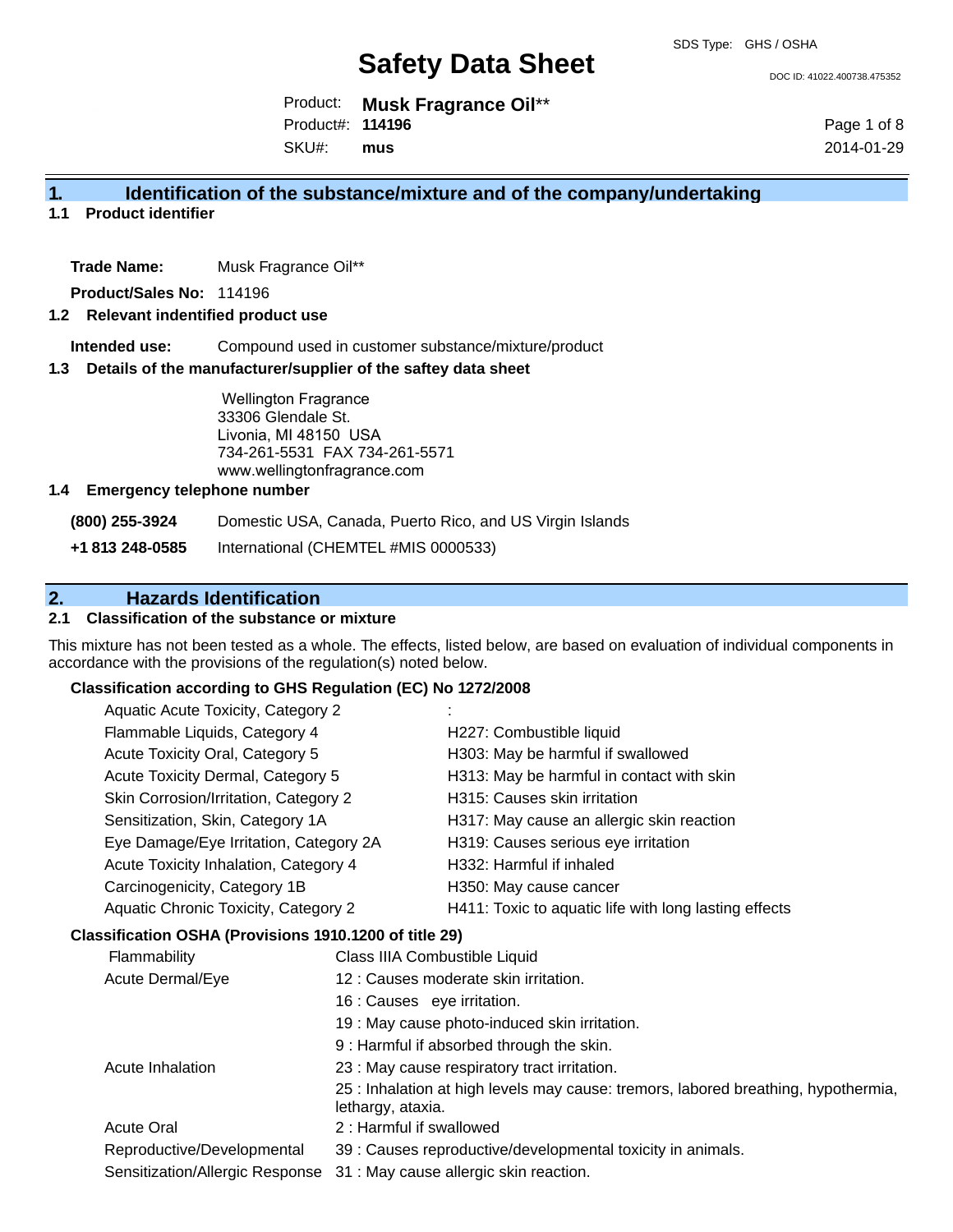DOC ID: 41022.400738.475352

|                      |                  | Product: Musk Fragrance Oil**                                                                                                                                                |             |  |
|----------------------|------------------|------------------------------------------------------------------------------------------------------------------------------------------------------------------------------|-------------|--|
|                      | Product#: 114196 |                                                                                                                                                                              | Page 2 of 8 |  |
|                      | SKU#:            | mus                                                                                                                                                                          | 2014-01-29  |  |
| Target Organ Effects |                  | 26 : Prolonged or repeated ingestion may cause damage to: kidneys, liver, spleen,<br>blood, stomach, brain, bile duct, tongue, mucous membranes, musculo-skeletal<br>system. |             |  |
| Carcinogenicity      |                  | 28 : Prolonged or repeated Dermal Exposure may cause damage to: kidneys, skin<br>This mixture contains ingredients identified as carcinogens, at 0.1% or greater,            |             |  |
|                      |                  | by the following: None [X] ACGIH [ ] IARC [ ] NTP [ ] OSHA [ ]                                                                                                               |             |  |

#### **2.2 Label elements**

#### **Labelling (REGULATION (EC) No 1272/2008)**

**Hazard pictograms**



#### **Signal Word: Danger, Warning Hazard statments**

| H <sub>22</sub> 7 | Combustible liquid                              |
|-------------------|-------------------------------------------------|
| H <sub>303</sub>  | May be harmful if swallowed                     |
| H313              | May be harmful in contact with skin             |
| H315              | Causes skin irritation                          |
| H317              | May cause an allergic skin reaction             |
| H <sub>3</sub> 19 | Causes serious eye irritation                   |
| H332              | Harmful if inhaled                              |
| H <sub>350</sub>  | May cause cancer                                |
| H411              | Toxic to aquatic life with long lasting effects |
|                   |                                                 |

#### **Precautionary Statements**

#### **Prevention:**

| . ו סיכוונוטוו.      |                                                                                                                                                                |
|----------------------|----------------------------------------------------------------------------------------------------------------------------------------------------------------|
| P <sub>201</sub>     | Obtain special instructions before use                                                                                                                         |
| P <sub>202</sub>     | Do not handle until all safety precautions have been read and understood                                                                                       |
| P <sub>235</sub>     | Keep cool                                                                                                                                                      |
| P <sub>264</sub>     | Wash hands thoroughly after handling                                                                                                                           |
| P <sub>271</sub>     | Use only outdoors or in a well-ventilated area                                                                                                                 |
| P272                 | Contaminated work clothing should not be allowed out of the workplace                                                                                          |
| P273                 | Avoid release to the environment                                                                                                                               |
| P <sub>281</sub>     | Use personal protective equipment as required                                                                                                                  |
| Response:            |                                                                                                                                                                |
| P302 + P352          | IF ON SKIN: Wash with soap and water                                                                                                                           |
| $P304 + P312 + P340$ | IF INHALED: Call a POISON CENTER or doctor/physician if you feel unwell Remove victim<br>to fresh air and keep at rest in a position comfortable for breathing |
| $P305 + P351 + P338$ | IF IN EYES: Rinse cautiously with water for several minutes Remove contact lenses if<br>present and easy to do. continue rinsing                               |
| $P308 + P313$        | IF exposed or concerned: Get medical advice/attention                                                                                                          |
| P312                 | Call a POISON CENTER or doctor/physician if you feel unwell                                                                                                    |
| $P333 + P313$        | If skin irritation or a rash occurs: Get medical advice/attention                                                                                              |
| P337 + P313          | If eye irritation persists: Get medical advice/attention                                                                                                       |
| P362                 | Take off contaminated clothing and wash before reuse                                                                                                           |
|                      |                                                                                                                                                                |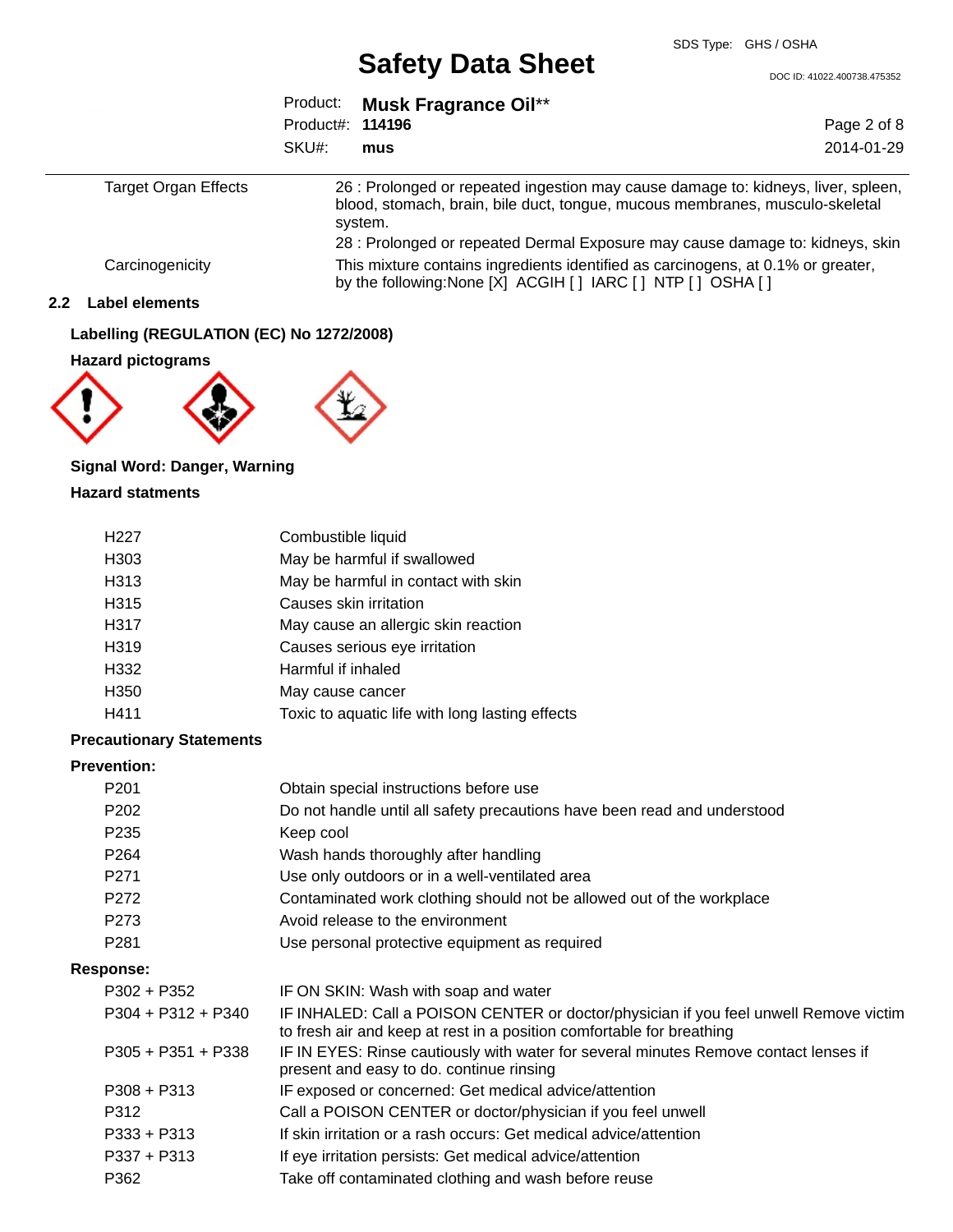DOC ID: 41022.400738.475352

Page 3 of 8 2014-01-29

|                         | Product: Musk Fragrance Oil** |
|-------------------------|-------------------------------|
| Product#: <b>114196</b> |                               |
| SKU#: mus               |                               |

| P363        | Wash contaminated clothing before reuse                                                     |
|-------------|---------------------------------------------------------------------------------------------|
| P370 + P378 | In case of fire: Use Carbon dioxide (CO2), Dry chemical, or Foam for extinction. Do not use |
|             | a direct water jet on burning material                                                      |
| P391        | <b>Collect Spillage</b>                                                                     |
|             |                                                                                             |

#### **2.3 Other Hazards**

**no data available**

#### **3. Composition/Information on Ingredients**

#### **3.1 Mixtures**

This product is a complex mixture of ingredients, which contains among others the following substance(s), presenting a health or environmental hazard within the meaning of the UN Globally Harmonized System of Classification and Labeling of Chemicals (GHS):

| CAS#<br>Ingredient                             | EC#                            | Conc.<br>Range | <b>GHS Classification</b>    | <b>OSHA Classification</b> |  |
|------------------------------------------------|--------------------------------|----------------|------------------------------|----------------------------|--|
| 84-66-2                                        | 201-550-6                      | 20 - 30 %      | H316                         |                            |  |
| Diethyl phthalate                              |                                |                |                              |                            |  |
| $60 - 12 - 8$                                  | 200-456-2                      | 10 - 20 %      | H302; H313; H316; H319       | 11, 15, 3                  |  |
| phenethyl alcohol                              |                                |                |                              |                            |  |
| 32210-23-4                                     | 250-954-9                      | $5 - 10%$      | H303; H316; H317; H411       | 11, 15                     |  |
|                                                | 4-tert-Butylcyclohexyl acetate |                |                              |                            |  |
| 1222-05-5                                      | 214-946-9                      | $5 - 10%$      | H316; H410                   | 11, 15                     |  |
|                                                | Hexamethylindanopyran          |                |                              |                            |  |
| 140-11-4                                       | 205-399-7                      | $5 - 10%$      | H227; H303; H316             | 15, 25, 26, 31, 39         |  |
| Benzyl acetate                                 |                                |                |                              |                            |  |
| 106-22-9                                       | 203-375-0                      | $5 - 10%$      | H303; H313; H315; H317; H319 | 11, 15                     |  |
| Citronellol                                    |                                |                |                              |                            |  |
| $81 - 14 - 1$                                  | 201-328-9                      | $2 - 5%$       | H316; H351; H410             | 11, 15                     |  |
| Musk ketone                                    |                                |                |                              |                            |  |
| 78-70-6                                        | 201-134-4                      | $2 - 5%$       | H227; H303; H315; H319       | 12, 26                     |  |
| Linalool                                       |                                |                |                              |                            |  |
| 115-95-7                                       | 204-116-4                      | $2 - 5%$       | H227; H315; H319             |                            |  |
| Linalyl acetate                                |                                |                |                              |                            |  |
| 32388-55-9                                     | 251-020-3                      | $2 - 5%$       | H316; H317; H410             | 16, 19                     |  |
| Acetyl cedrene                                 |                                |                |                              |                            |  |
| 68647-72-3                                     | 232-433-8                      | $2 - 5%$       | H226; H304; H315; H317; H410 | 12, 3, 31                  |  |
|                                                | Citrus aurantium var. dulcis   |                |                              |                            |  |
| 120-51-4                                       | 204-402-9                      | $2 - 5%$       | H302; H313; H411             | 28, 3                      |  |
| <b>Benzyl Benzoate</b>                         |                                |                |                              |                            |  |
| 98-55-5                                        | 202-680-6                      | $2 - 5%$       | H227; H303; H315; H319       | 11, 15, 23                 |  |
| alpha-Terpineol                                |                                |                |                              |                            |  |
| $106 - 21 - 8$                                 | 203-374-5                      | $1 - 2%$       | H303; H315; H319; H411       | 11, 15                     |  |
|                                                | 3,7-Dimethyl-1-octanol         |                |                              |                            |  |
| 8050-15-5                                      | 232-476-2                      | $1 - 2%$       | H412                         | 31                         |  |
| Methyl ester of rosin (partially hydrogenated) |                                |                |                              |                            |  |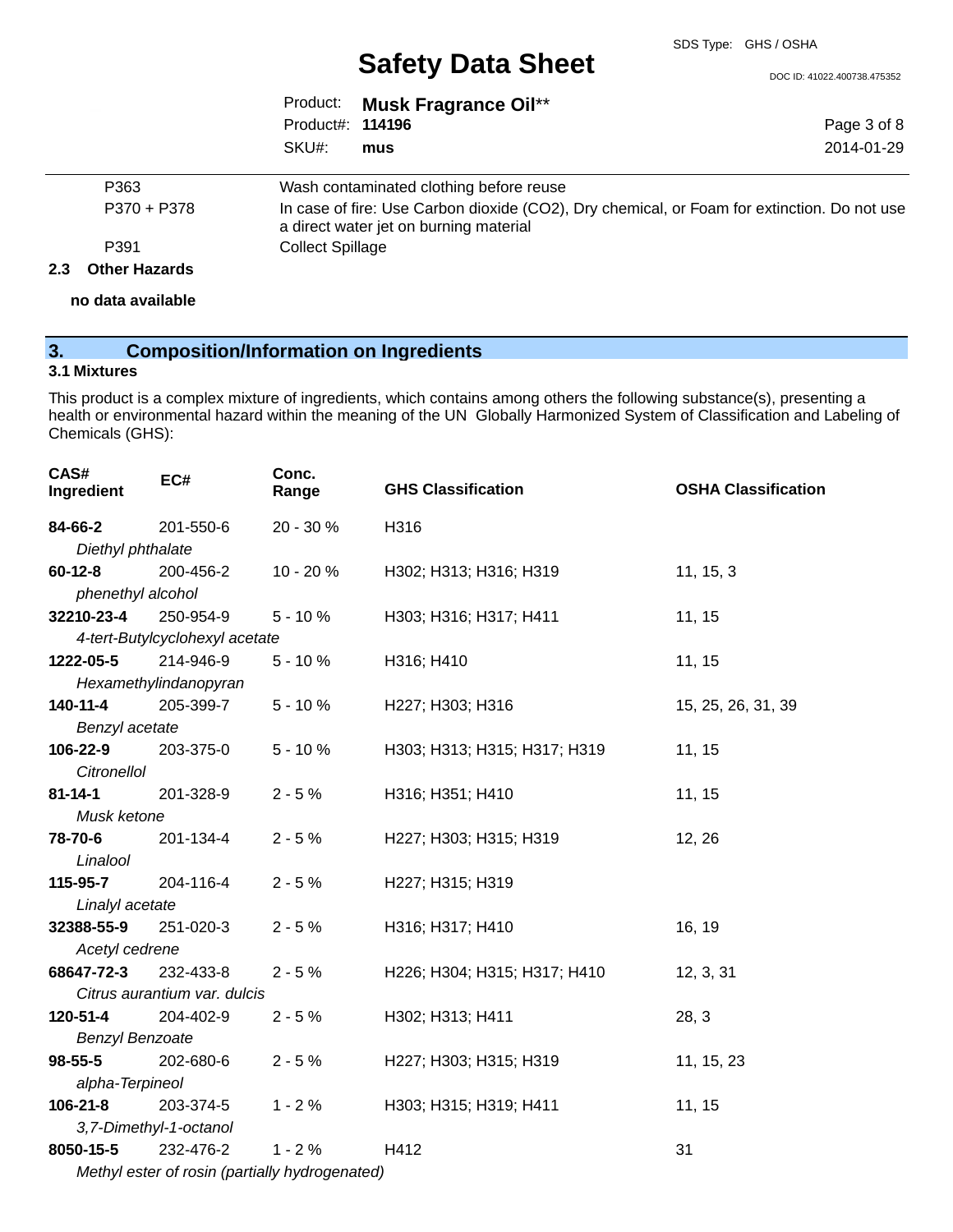SDS Type: GHS / OSHA

DOC ID: 41022.400738.475352

|                         | Product: Musk Fragrance Oil** |
|-------------------------|-------------------------------|
| Product#: <b>114196</b> |                               |
| SKU#: mus               |                               |

Page 4 of 8 2014-01-29

| <b>CAS#</b><br>Ingredient | EC#                              | Conc.<br>Range                                                        | <b>GHS Classification</b>           | <b>OSHA Classification</b> |
|---------------------------|----------------------------------|-----------------------------------------------------------------------|-------------------------------------|----------------------------|
| 122-40-7<br>Amyl Cinnamal | 204-541-5                        | $1 - 2\%$                                                             | H303; H316; H317; H411              | 11, 15                     |
| $91 - 64 - 5$<br>Coumarin | 202-086-7                        | $1 - 2\%$                                                             | H302; H317                          | 12, 15, 2, 26, 31, 9       |
| $105 - 95 - 3$            | 203-347-8<br>Ethylene brassylate | $1 - 2%$                                                              | H411                                | 11, 15                     |
| 104-55-2<br>Cinnamal      | 203-213-9                        | $0.1 - 1.0 \%$                                                        | H303; H312; H315; H317; H319        | 10, 12, 16, 26, 31, 36     |
| 8015-91-6                 | 283-479-0                        | $0.1 - 1.0 \%$<br>Cinnamomum Zeylanicum (Cinnamon Leaf Off), 52xtH412 | H227; H303; H313; H316; H319; H341; | 11, 15, 31                 |

See Section 16 for full text of GHS classification codes

Total Hydrocarbon Content (% w/w) = 2.54

| 4.<br><b>First Aid Measures</b>                                    |                                                                                                               |  |  |  |  |
|--------------------------------------------------------------------|---------------------------------------------------------------------------------------------------------------|--|--|--|--|
| <b>Description of first aid measures</b><br>4.1                    |                                                                                                               |  |  |  |  |
| Inhalation:                                                        | Remove from exposure site to fresh air and keep at rest.<br>Obtain medical advice.                            |  |  |  |  |
| <b>Eye Exposure:</b>                                               | Flush immediately with water for at least 15 minutes.<br>Contact physician if symptoms persist.               |  |  |  |  |
| <b>Skin Exposure:</b>                                              | Remove contaminated clothes. Wash thoroughly with water (and soap).<br>Contact physician if symptoms persist. |  |  |  |  |
| Ingestion:                                                         | Rinse mouth with water and obtain medical advice.                                                             |  |  |  |  |
| Most important symptoms and effects, both acute and delayed<br>4.2 |                                                                                                               |  |  |  |  |
| <b>Symptoms:</b>                                                   | no data available                                                                                             |  |  |  |  |
| Risks:                                                             | Refer to Section 2.2 "Hazard Statements"                                                                      |  |  |  |  |
| 4.3                                                                | Indication of any immediate medical attention and special treatment needed                                    |  |  |  |  |
| <b>Treatment:</b>                                                  | Refer to Section 2.2 "Response"                                                                               |  |  |  |  |
| 5.<br><b>Fire-Fighting measures</b>                                |                                                                                                               |  |  |  |  |
| <b>Extinguishing media</b><br>5.1                                  |                                                                                                               |  |  |  |  |
| Suitable:                                                          | Carbon dioxide (CO2), Dry chemical, Foam                                                                      |  |  |  |  |
| <b>Unsuitable</b>                                                  | Do not use a direct water jet on burning material                                                             |  |  |  |  |
| 5.2                                                                | Special hazards arising from the substance or mixture                                                         |  |  |  |  |
| During fire fighting:<br><b>Advice for firefighters</b><br>5.3     | Water may be ineffective                                                                                      |  |  |  |  |
| <b>Further information:</b>                                        | Standard procedure for chemical fires                                                                         |  |  |  |  |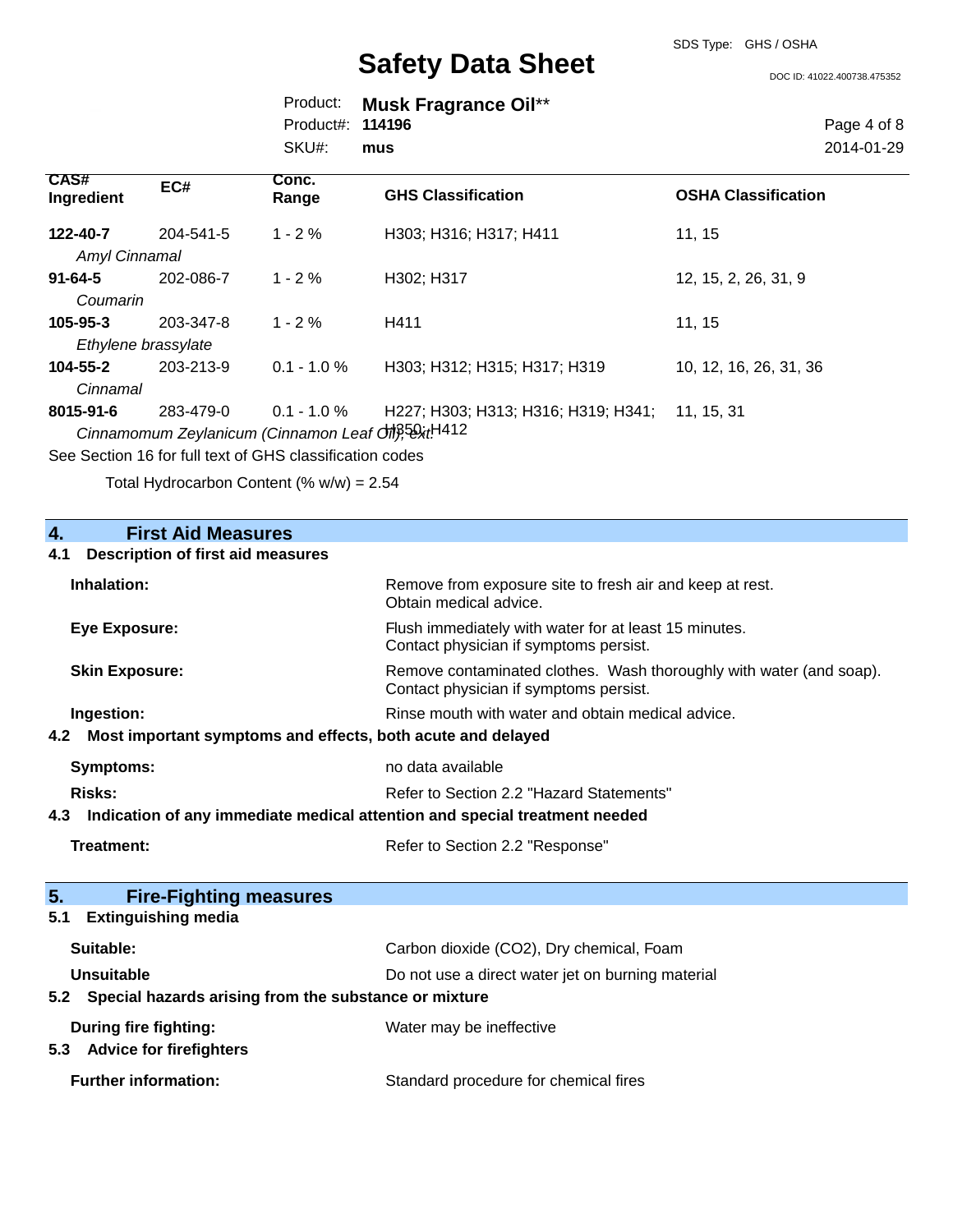#### DOC ID: 41022.400738.475352

Product: **Musk Fragrance Oil**\*\* SKU#: Product#: **114196 mus**

Page 5 of 8 2014-01-29

#### **6. Accidental Release Measures**

#### **6.1 Personal precautions, protective equipment and emergency procedures**

Avoid inhalation and contact with skin and eyes. A self-contained breathing apparatus is recommended in case of a major spill.

#### **6.2 Environmental precautions**

Keep away from drains, soil, and surface and groundwater.

#### **6.3 Methods and materials for containment and cleaning up**

Clean up spillage promptly. Remove ignition sources. Provide adequate ventilation. Avoid excessive inhalation of vapors. Gross spillages should be contained by use of sand or inert powder and disposed of according to the local regulations.

#### **6.4 Reference to other sections**

Not Applicable

#### **7. Handling and Storage**

#### **7.1 Precautions for safe handling**

Apply according to good manufacturing and industrial hygiene practices with proper ventilation. Do not drink, eat or smoke while handling. Respect good personal hygiene.

#### **7.2 Conditions for safe storage, including any incompatibilities**

Store in a cool, dry and ventilated area away from heat sources and protected from light in tightly closed original container. Avoid plastic and uncoated metal container. Keep air contact to a minimum.

#### **7.3 Specific end uses**

No information available

#### **8. Exposure Controls/Personal Protection**

#### **8.1 Control parameters**

| <b>Exposure Limits:</b>      |                   |                                                                                                                                          |              |              |      |                                   |
|------------------------------|-------------------|------------------------------------------------------------------------------------------------------------------------------------------|--------------|--------------|------|-----------------------------------|
| <b>Component</b>             |                   |                                                                                                                                          | <b>ACGIH</b> | <b>ACGIH</b> | OSHA | <b>OSHA</b>                       |
|                              |                   |                                                                                                                                          |              |              |      | TWA ppm STEL ppm TWA ppm STEL ppm |
| 84-66-2                      | Diethyl phthalate |                                                                                                                                          | 5            |              |      |                                   |
| 140-11-4<br>Benzyl acetate   |                   |                                                                                                                                          | 10           |              |      |                                   |
| <b>Engineering Controls:</b> |                   | Use local exhaust as needed.                                                                                                             |              |              |      |                                   |
|                              |                   | 8.2 Exposure controls - Personal protective equipment                                                                                    |              |              |      |                                   |
| Eye protection:              |                   | Tightly sealed goggles, face shield, or safety glasses with brow guards and side shields, etc.<br>as may be appropriate for the exposure |              |              |      |                                   |

| <b>Respiratory protection:</b> | Avoid excessive inhalation of concentrated vapors. Apply local ventilation where appropriate. |  |
|--------------------------------|-----------------------------------------------------------------------------------------------|--|
|                                |                                                                                               |  |

**Skin protection:** Avoid Skin contact. Use chemically resistant gloves as needed.

#### **9. Physical and Chemical Properties**

#### **9.1 Information on basic physical and chemical properties**

| Appearance: | Conforms to Standard |
|-------------|----------------------|
| Odor:       | Conforms to Standard |
| Color:      | Yellow               |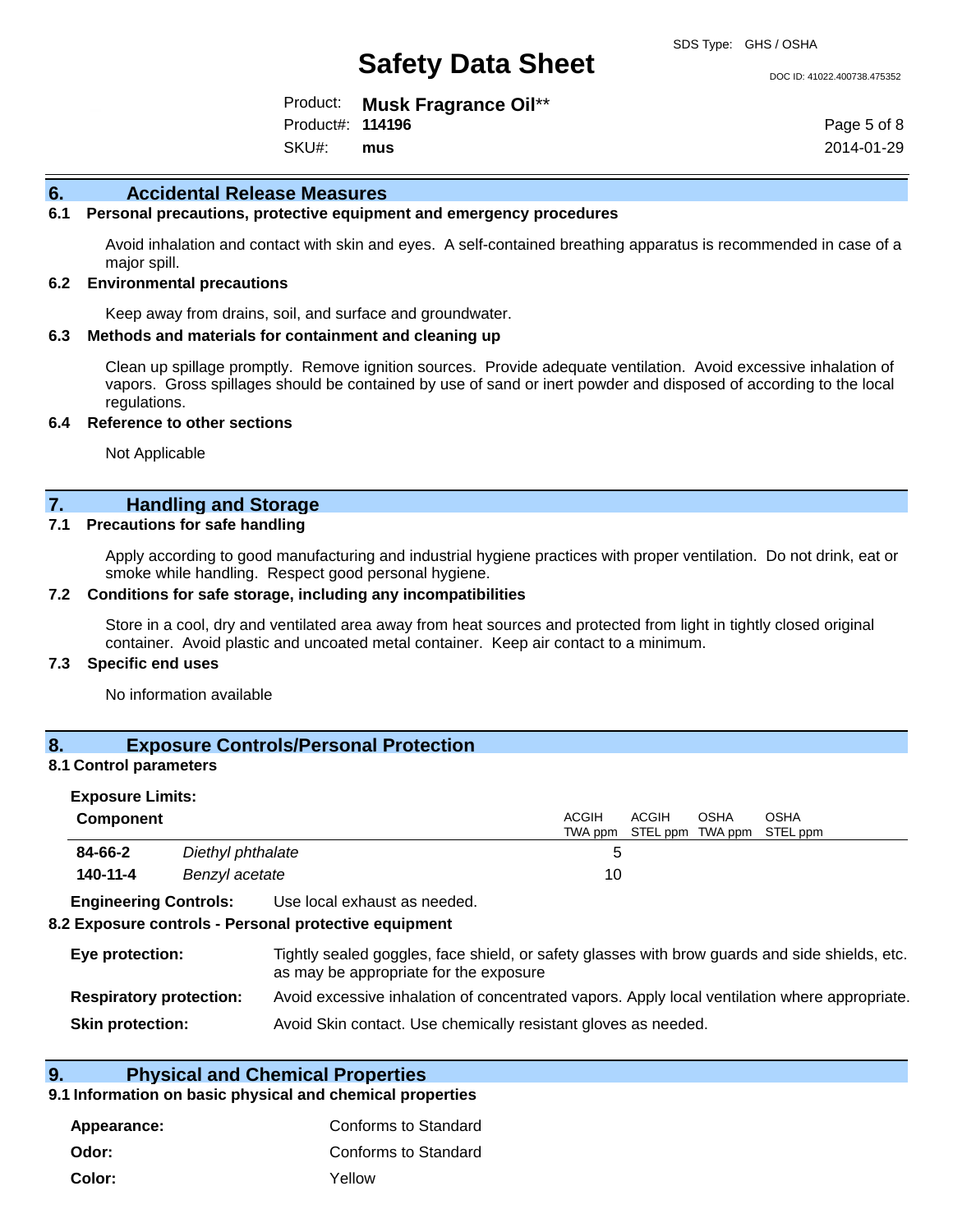DOC ID: 41022.400738.475352

|                  | Product: Musk Fragrance Oil** |
|------------------|-------------------------------|
| Product#: 114196 |                               |
| SKU#:            | mus                           |

Page 6 of 8 2014-01-29

| Viscosity:                   | Liquid          |
|------------------------------|-----------------|
| <b>Freezing Point:</b>       | Not determined  |
| <b>Boiling Point:</b>        | Not determined  |
| <b>Melting Point:</b>        | Not determined  |
| <b>Flashpoint:</b>           | 190 F (87.78 C) |
| <b>Auto flammability:</b>    | Not determined  |
| <b>Explosive Properties:</b> | None Expected   |
| <b>Oxidizing properties:</b> | None Expected   |
| Vapor Pressure (mmHg@20 C):  | 0.0722          |
| %VOC:                        | 9.78            |
| Specific Gravity @ 25 C:     | 1.0025          |
| Density @ 25 C:              | 0.9995          |
| Refractive Index @ 25 C:     | 1.4975          |
| Soluble in:                  | Oil             |

## **10. Stability and Reactivity**

| 10.1 Reactivity                         | None                                               |
|-----------------------------------------|----------------------------------------------------|
| <b>10.2 Chemical stability</b>          | Stable                                             |
| 10.3 Possibility of hazardous reactions | None known                                         |
| 10.4 Conditions to avoid                | None known                                         |
| 10.5 Incompatible materials             | Strong oxidizing agents, strong acids, and alkalis |
| 10.6 Hazardous decomposition products   | None known                                         |

# **11. Toxicological Information**<br>11.1 Toxicological Effects

|  | <b>11.1 Toxicological Effects</b> |
|--|-----------------------------------|
|  |                                   |

| <b>Acute toxicity - Oral</b>                       | (LD50: 3,546.10) May be harmful if swallowed             |
|----------------------------------------------------|----------------------------------------------------------|
| <b>Acute toxicity - Dermal</b>                     | (LD50: 2,393.89) May be harmful in contact with skin     |
| <b>Acute toxicity - Inhalation</b>                 | (LC50: 13.95) Harmful if inhaled                         |
| <b>Skin corrosion / irritation</b>                 | Causes skin irritation                                   |
| Serious eye damage / irritation                    | Causes serious eye irritation                            |
| <b>Respiratory sensitization</b>                   | Not classified - the classification criteria are not met |
| <b>Skin sensitization</b>                          | May cause an allergic skin reaction                      |
| <b>Germ cell mutagenicity</b>                      | Not classified - the classification criteria are not met |
| Carcinogenicity                                    | May cause cancer                                         |
| <b>Reproductive toxicity</b>                       | Not classified - the classification criteria are not met |
| Specific target organ toxicity - single exposure   | Not classified - the classification criteria are not met |
| Specific target organ toxicity - repeated exposure | Not classified - the classification criteria are not met |
| <b>Aspiration hazard</b>                           | Not classified - the classification criteria are not met |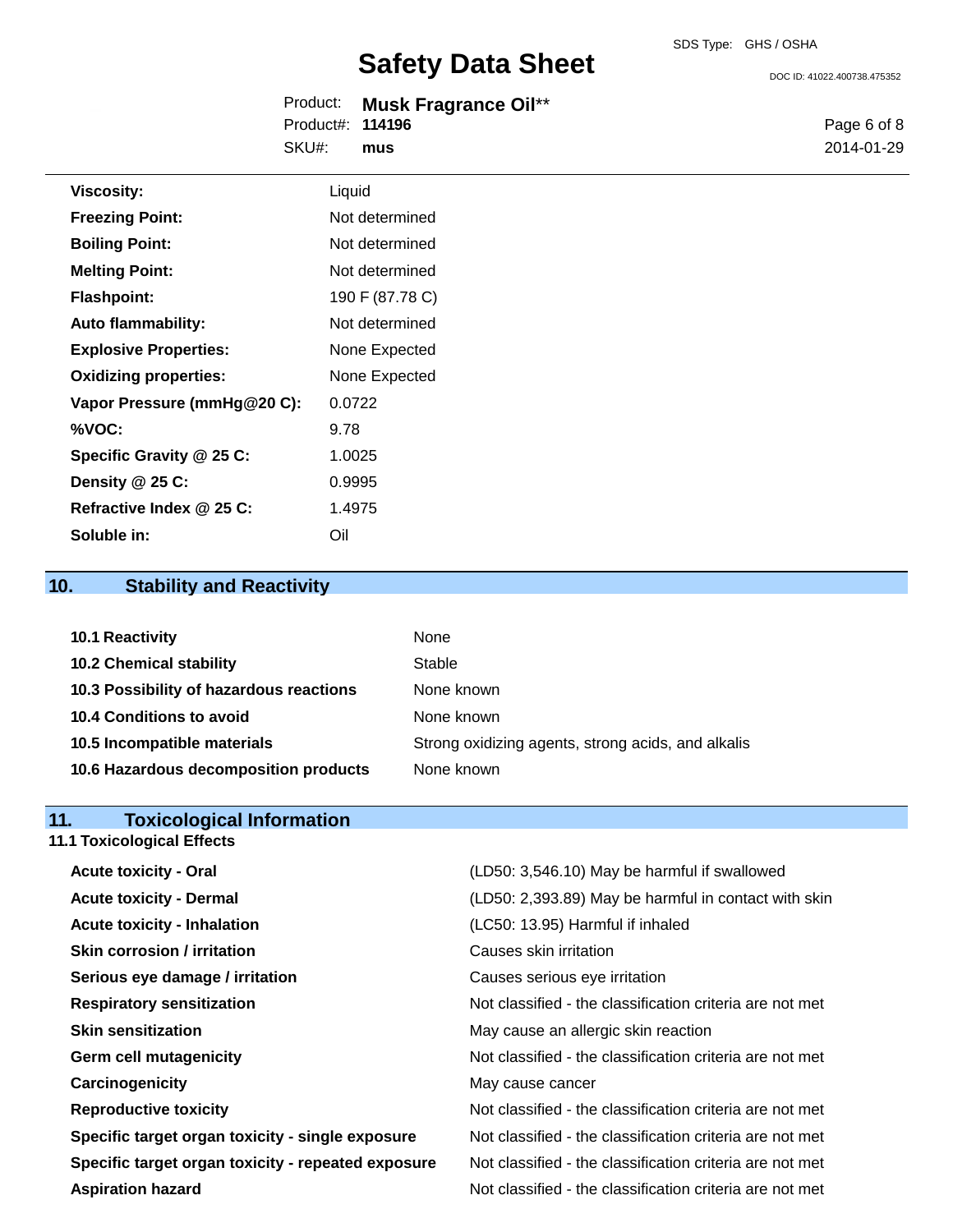DOC ID: 41022.400738.475352

|                         | Product: Musk Fragrance Oil** |
|-------------------------|-------------------------------|
| Product#: <b>114196</b> |                               |
| SKU#: mus               |                               |

Page 7 of 8 2014-01-29

| 12.<br><b>Ecological Information</b> |                                                 |
|--------------------------------------|-------------------------------------------------|
| <b>12.1 Toxicity</b>                 |                                                 |
| <b>Acute acquatic toxicity</b>       |                                                 |
| <b>Chronic acquatic toxicity</b>     | Toxic to aquatic life with long lasting effects |
| <b>Toxicity Data on soil</b>         | no data available                               |
| <b>Toxicity on other organisms</b>   | no data available                               |
| 12.2 Persistence and degradability   | no data available                               |
| 12.3 Bioaccumulative potential       | no data available                               |
| 12.4 Mobility in soil                | no data available                               |
| 12.5 Other adverse effects           | no data available                               |
|                                      |                                                 |

#### **13. Disposal Conditions**

#### **13.1 Waste treatment methods**

Do not allow product to reach sewage systems. Dispose of in accordance with all local and national regulations. Send to a licensed waste management company.The product should not be allowed to enter drains, water courses or the soil. Do not contaminate ponds, waterways or ditches with chemical or used container.

### **14. Transport Information**

| <b>Regulator</b><br>U.S. DOT (Non-Bulk)            |            | <b>Class</b> | <b>Pack Group</b><br>Not Regulated - Not Dangerous Goods | <b>Sub Risk</b> | UN-nr.        |
|----------------------------------------------------|------------|--------------|----------------------------------------------------------|-----------------|---------------|
| <b>Chemicals NOI</b>                               |            |              |                                                          |                 |               |
| <b>ADR/RID (International Road/Rail)</b>           |            |              |                                                          |                 |               |
| <b>Environmentally Hazardous</b><br>Liquid, n.o.s. | Substance. | 9            | Ш                                                        |                 | <b>UN3082</b> |
| <b>IATA (Air Cargo)</b>                            |            |              |                                                          |                 |               |
| <b>Environmentally Hazardous</b><br>Liquid, n.o.s. | Substance. | 9            | $\mathbf{III}$                                           |                 | UN3082        |
| <b>IMDG (Sea)</b>                                  |            |              |                                                          |                 |               |
| <b>Environmentally Hazardous</b><br>Liquid, n.o.s. | Substance. | 9            | $\mathbf{III}$                                           |                 | UN3082        |

| 15.                                                                                         | <b>Regulatory Information</b> |                             |                                                              |
|---------------------------------------------------------------------------------------------|-------------------------------|-----------------------------|--------------------------------------------------------------|
| <b>U.S. Federal Regulations:</b>                                                            |                               |                             |                                                              |
| <b>TSCA (Toxic Substance Control Act):</b>                                                  |                               |                             | All components of the substance/mixture are listed or exempt |
| 40 CFR(EPCRA, SARA, CERCLA and CAA)                                                         |                               |                             | This product contains the following components:              |
| 84-66-2                                                                                     | 201-550-6 20 - 30 %           |                             | Diethyl phthalate                                            |
| <b>U.S. State Regulations:</b>                                                              |                               |                             |                                                              |
| <b>California Proposition 65 Warning</b><br>This product contains the following components: |                               |                             |                                                              |
| 94-59-7                                                                                     |                               | $202 - 345 - 4 \leq 16$ ppm | Safrole (NFS)                                                |